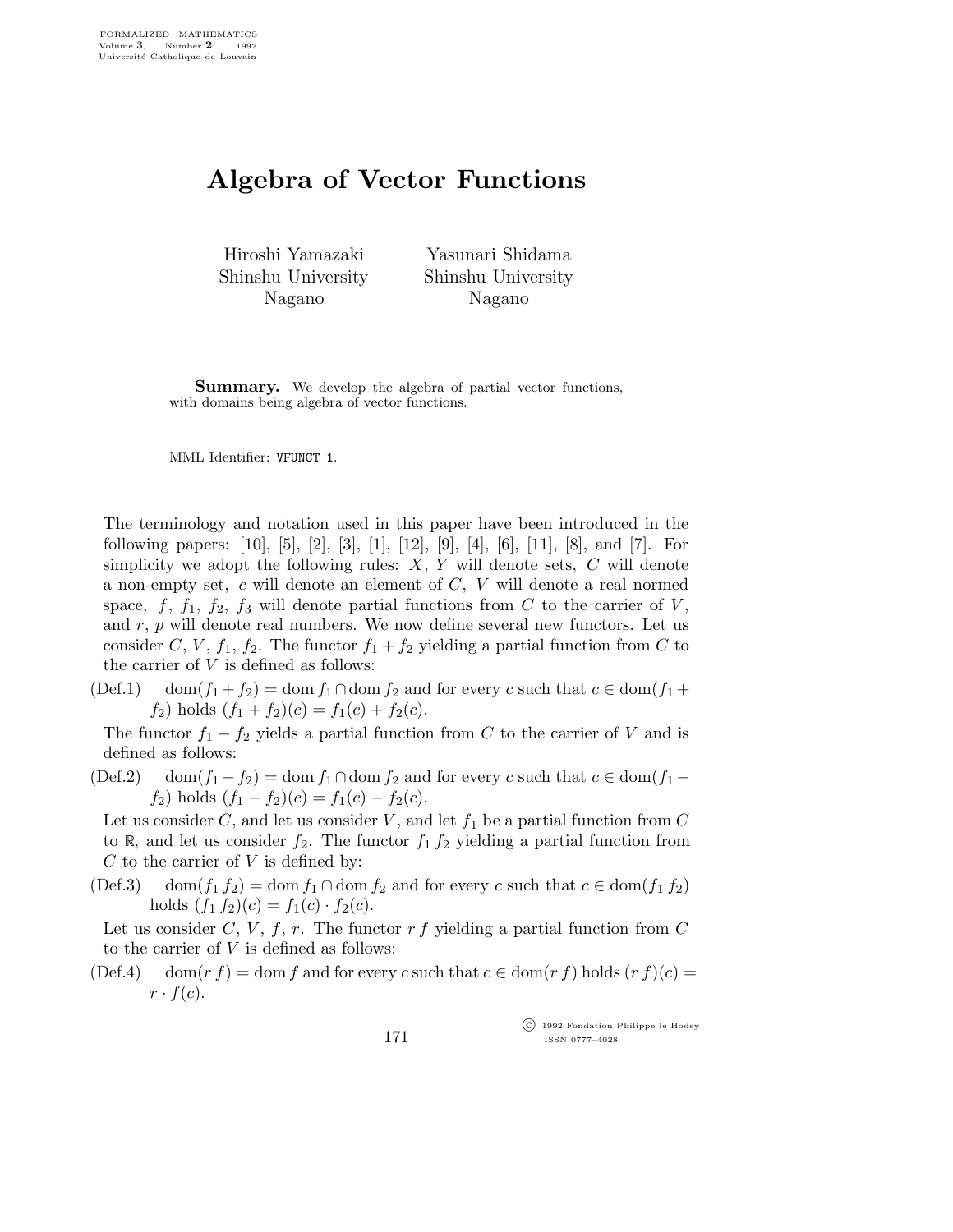Let us consider C, V, f. The functor  $||f||$  yields a partial function from C to R and is defined by:

(Def.5) dom||f|| = dom f and for every c such that  $c \in \text{dom} ||f||$  holds  $||f||(c) =$  $||f(c)||.$ 

The functor  $-f$  yielding a partial function from C to the carrier of V is defined as follows:

(Def.6) dom(-f) = dom f and for every c such that  $c \in \text{dom}(-f)$  holds  $(-f)(c) = -f(c).$ 

Next we state a number of propositions:

- (1)  $f = f_1 + f_2$  if and only if dom  $f = \text{dom } f_1 \cap \text{dom } f_2$  and for every c such that  $c \in \text{dom } f$  holds  $f(c) = f_1(c) + f_2(c)$ .
- (2)  $f = f_1 f_2$  if and only if dom  $f = \text{dom } f_1 \cap \text{dom } f_2$  and for every c such that  $c \in \text{dom } f$  holds  $f(c) = f_1(c) - f_2(c)$ .
- (3) For every partial function  $f_1$  from C to R holds  $f = f_1 f_2$  if and only if dom  $f = \text{dom } f_1 \cap \text{dom } f_2$  and for every c such that  $c \in \text{dom } f$  holds  $f(c) = f_1(c) \cdot f_2(c)$ .
- (4)  $f = rf_1$  if and only if dom  $f = dom f_1$  and for every c such that  $c \in \text{dom } f \text{ holds } f(c) = r \cdot f_1(c).$
- (5) For every partial function f from C to R holds  $f = ||f_1||$  if and only if dom  $f = \text{dom } f_1$  and for every c such that  $c \in \text{dom } f$  holds  $f(c) = ||f_1(c)||$ .
- (6)  $f = -f_1$  if and only if dom  $f = \text{dom } f_1$  and for every c such that  $c \in \text{dom } f$  holds  $f(c) = -f_1(c)$ .
- (7) For every partial function  $f_1$  from C to R holds dom $(f_1 f_2) \setminus (f_1 f_2)^{-1}$  $\{0_V\} = (\text{dom} f_1 \setminus f_1^{-1} \{0\}) \cap (\text{dom} f_2 \setminus f_2^{-1} \{0_V\}).$
- (8)  $||f||^{-1} \{0\} = f^{-1} \{0_V\}$  and  $(-f)^{-1} \{0_V\} = f^{-1} \{0_V\}.$
- (9) If  $r \neq 0$ , then  $(r f)^{-1} \{0_V\} = f^{-1} \{0_V\}.$
- (10)  $f_1 + f_2 = f_2 + f_1.$
- (11)  $(f_1 + f_2) + f_3 = f_1 + (f_2 + f_3).$
- (12) For all partial functions  $f_1, f_2$  from C to R and for every partial function  $f_3$  from C to the carrier of V holds  $(f_1 f_2) f_3 = f_1 (f_2 f_3)$ .
- (13) For all partial functions  $f_1$ ,  $f_2$  from C to R holds  $(f_1 + f_2) f_3 = f_1 f_3 + f_2 f_3$  $f_2 f_3$ .
- (14) For every partial function  $f_3$  from C to R holds  $f_3$   $(f_1 + f_2) = f_3 f_1 + f_2$  $f_3 f_2$ .
- (15) For every partial function  $f_1$  from C to R holds  $r(f_1 f_2) = (r f_1) f_2$ .
- (16) For every partial function  $f_1$  from C to R holds  $r (f_1 f_2) = f_1 (r f_2)$ .
- (17) For all partial functions  $f_1$ ,  $f_2$  from C to R holds  $(f_1 f_2) f_3 = f_1 f_3$   $f_2 f_3$ .
- (18) For every partial function  $f_3$  from C to R holds  $f_3 f_1 f_3 f_2 = f_3 (f_1 f_2)$  $f_2$ ).
- (19)  $r (f_1 + f_2) = r f_1 + r f_2.$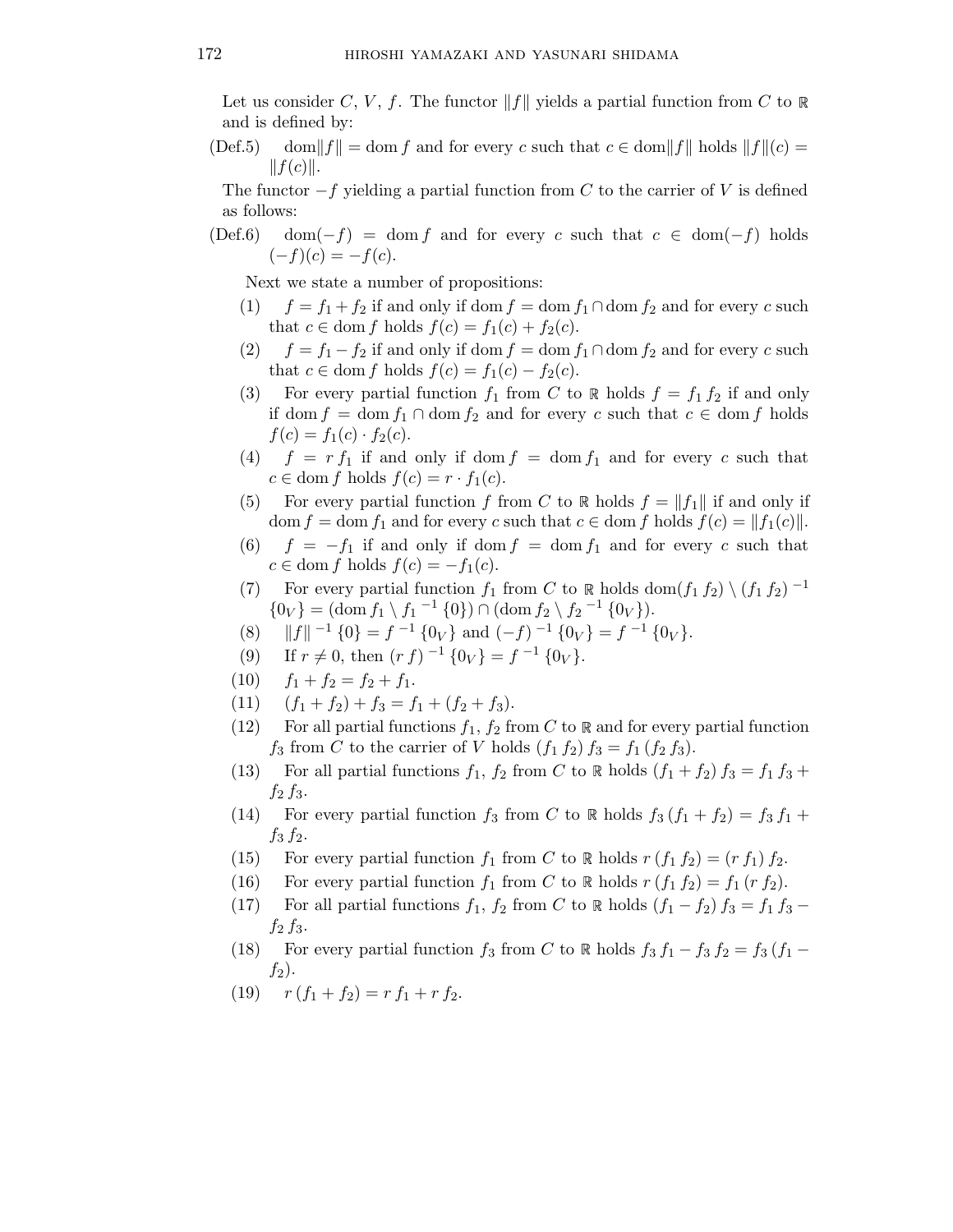\n- (20) 
$$
(r \cdot p) f = r(p f)
$$
.
\n- (21)  $r(f_1 - f_2) = r f_1 - r f_2$ .
\n- (22)  $f_1 - f_2 = (-1)(f_2 - f_1)$ .
\n- (23)  $f_1 - (f_2 + f_3) = f_1 - f_2 - f_3$ .
\n- (24)  $1 f = f$ .
\n- (25)  $f_1 - (f_2 - f_3) = (f_1 - f_2) + f_3$ .
\n- (26)  $f_1 + (f_2 - f_3) = (f_1 + f_2) - f_3$ .
\n- (27) For every partial function  $f_1$  from  $C$  to  $\mathbb{R}$  holds  $||f_1 f_2|| = |f_1|| |f_2||$ .
\n- (28)  $||r f|| = |r|| |f||$ .
\n- (30)  $-f = (-1) f$ .
\n- (31)  $f_1 - f_2 = f_1 + f_2$ .
\n- (32)  $f_1 - -f_2 = f_1 + f_2$ .
\n- (33)  $(f_1 + f_2) \mid X = f_1 \mid X + f_2 \mid X$  and  $(f_1 + f_2) \mid X = f_1 \mid f_2 \mid X$ .
\n- (34) For every partial function  $f_1$  from  $C$  to  $\mathbb{R}$  holds  $(f_1 f_2) \mid X = (f_1 \mid X)(f_2 \mid X)$  and  $(f_1 f_2) \mid X = (f_1 \mid X)(f_2 \mid X)$  and  $(f_1 f_2) \mid X = f_1 \mid f_2 \mid X$ .
\n- (35)  $(-f) \mid X = -f \mid X$  and  $||f|| \mid X = ||f \mid X||$ .
\n- (36)  $(f_1 - f_2) \mid X = f_1 \mid X - f_2 \mid X$  and

(45) If f is total, then  $(r f)(c) = r \cdot f(c)$ .

(46) If f is total, then  $(-f)(c) = -f(c)$  and  $||f||(c) = ||f(c)||$ .

Let us consider  $C, V, f, Y$ . We say that f is bounded on Y if and only if:

(Def.7) there exists r such that for every c such that  $c \in Y \cap \text{dom } f$  holds  $||f(c)|| \leq r.$ 

Next we state a number of propositions: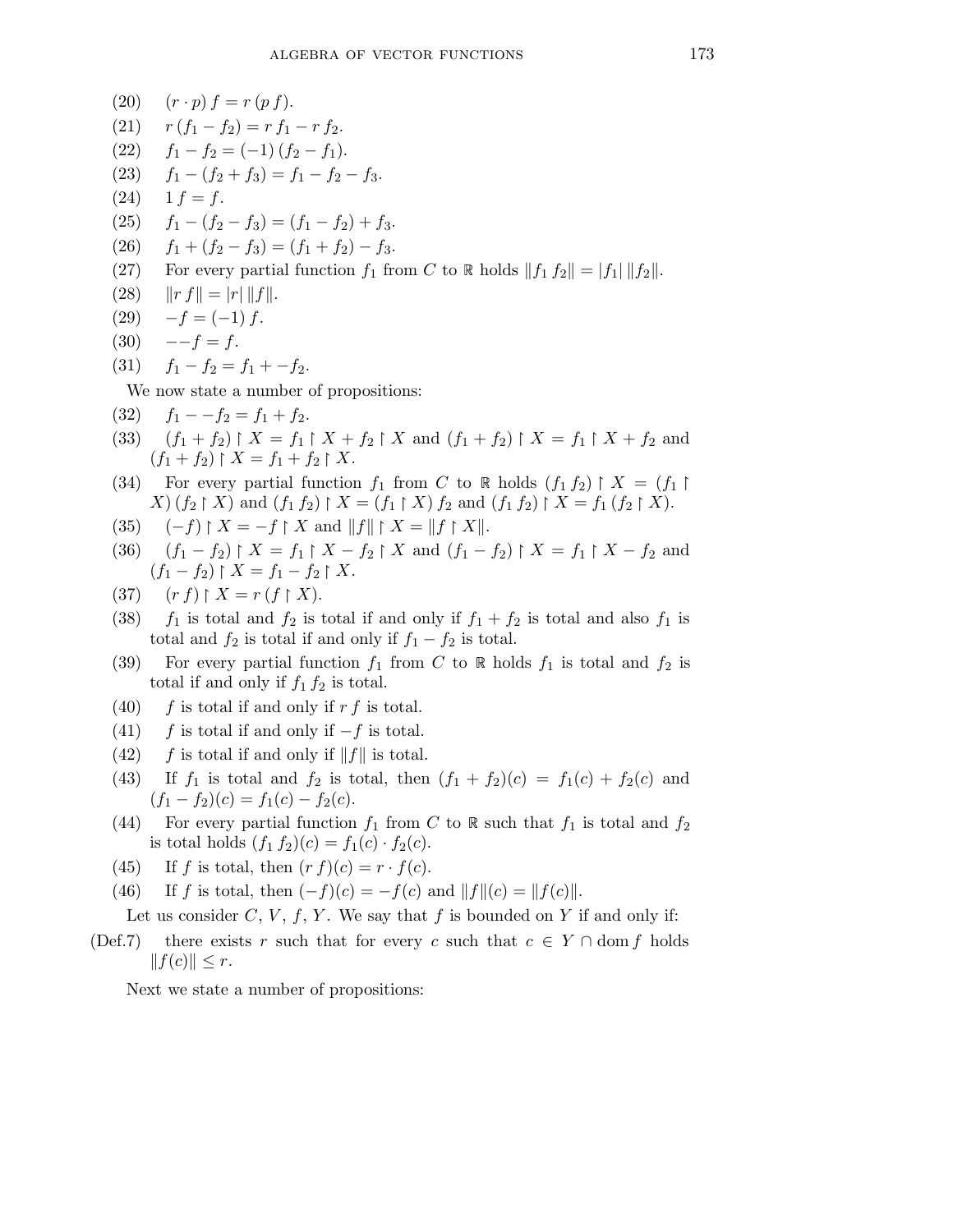- (47) f is bounded on Y if and only if there exists r such that for every c such that  $c \in Y \cap$  dom f holds  $||f(c)|| \leq r$ .
- (48) If  $Y \subseteq X$  and f is bounded on X, then f is bounded on Y.
- (49) If  $X \cap \text{dom } f = \emptyset$ , then f is bounded on X.
- (50) If  $0 = r$ , then r f is bounded on Y.
- (51) If f is bounded on Y, then  $r f$  is bounded on Y.
- (52) If f is bounded on Y, then  $||f||$  is bounded on Y and  $-f$  is bounded on  $Y$ .
- (53) If  $f_1$  is bounded on X and  $f_2$  is bounded on Y, then  $f_1 + f_2$  is bounded on  $X \cap Y$ .
- (54) For every partial function  $f_1$  from C to R such that  $f_1$  is bounded on X and  $f_2$  is bounded on Y holds  $f_1 f_2$  is bounded on  $X \cap Y$ .
- (55) If  $f_1$  is bounded on X and  $f_2$  is bounded on Y, then  $f_1 f_2$  is bounded on  $X \cap Y$ .
- (56) If f is bounded on X and f is bounded on Y, then f is bounded on  $X \cup Y$ .
- (57) If  $f_1$  is a constant on X and  $f_2$  is a constant on Y, then  $f_1 + f_2$  is a constant on  $X \cap Y$  and  $f_1 - f_2$  is a constant on  $X \cap Y$ .
- (58) For every partial function  $f_1$  from C to R such that  $f_1$  is a constant on X and  $f_2$  is a constant on Y holds  $f_1 f_2$  is a constant on  $X \cap Y$ .
- (59) If f is a constant on Y, then  $pf$  is a constant on Y.
- (60) If f is a constant on Y, then  $||f||$  is a constant on Y and  $-f$  is a constant on  $Y$ .
- (61) If f is a constant on Y, then f is bounded on Y.
- (62) If f is a constant on Y, then for every r holds  $r f$  is bounded on Y and  $-f$  is bounded on Y and  $||f||$  is bounded on Y.
- (63) If  $f_1$  is bounded on X and  $f_2$  is a constant on Y, then  $f_1+f_2$  is bounded on  $X \cap Y$ .
- (64) If  $f_1$  is bounded on X and  $f_2$  is a constant on Y, then  $f_1-f_2$  is bounded on  $X \cap Y$  and  $f_2 - f_1$  is bounded on  $X \cap Y$ .

## **REFERENCES**

- [1] Czesław Byliński. Basic functions and operations on functions. Formalized Mathematics, 1(1):245–254, 1990.
- [2] Czesław Byliński. Functions and their basic properties. Formalized Mathematics, 1(1):55–65, 1990.
- [3] Czesław Byliński. Functions from a set to a set. Formalized Mathematics,  $1(1):153-164$ , 1990.
- [4] Czesław Byliński. Partial functions. Formalized Mathematics, 1(2):357–367, 1990.
- [5] Krzysztof Hryniewiecki. Basic properties of real numbers. Formalized Mathematics,  $1(1):35-40, 1990.$
- [6] Jarosław Kotowicz. Partial functions from a domain to a domain. Formalized Mathematics, 1(4):697-702, 1990.